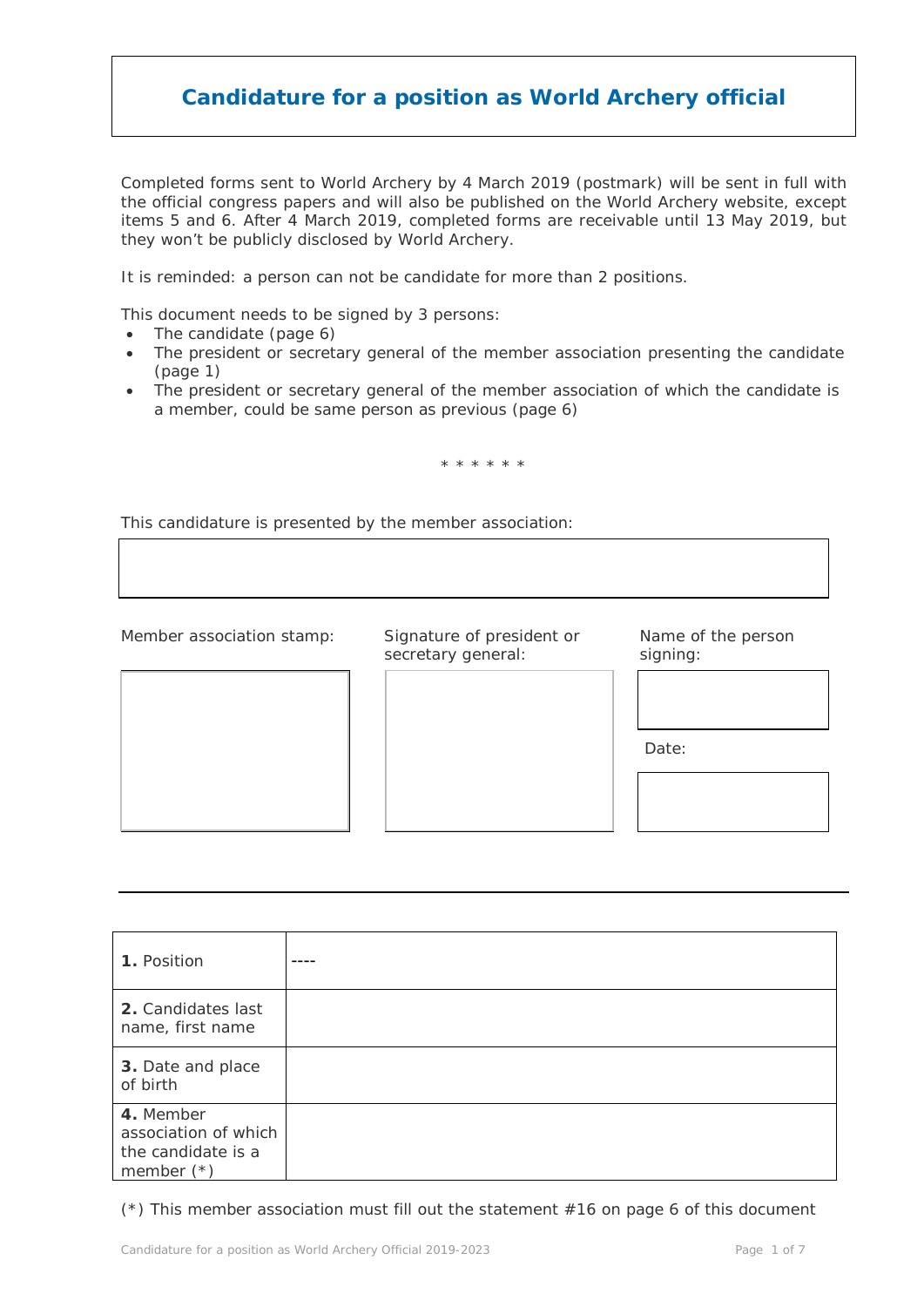### CONTACT DETAILS OF THE CANDIDATE

| 5. Address                                                                                                                                       |                                       |  |                                             |  |
|--------------------------------------------------------------------------------------------------------------------------------------------------|---------------------------------------|--|---------------------------------------------|--|
| Please indicate<br>the official<br>address which you<br>would like to be<br>published in the<br>World Archery<br>Directory (one<br>address only) | Office $\bigcap$ or Private $\bigcap$ |  |                                             |  |
|                                                                                                                                                  |                                       |  |                                             |  |
| 6. Contact details                                                                                                                               | E-mail                                |  | Publish on directory :<br><b>YES</b><br>NO( |  |
|                                                                                                                                                  | Mobile phone                          |  | YES <sup>(</sup><br>NO (                    |  |
|                                                                                                                                                  | Private phone                         |  | <b>YES</b><br>NO (                          |  |
|                                                                                                                                                  | Office phone                          |  | <b>YES</b>                                  |  |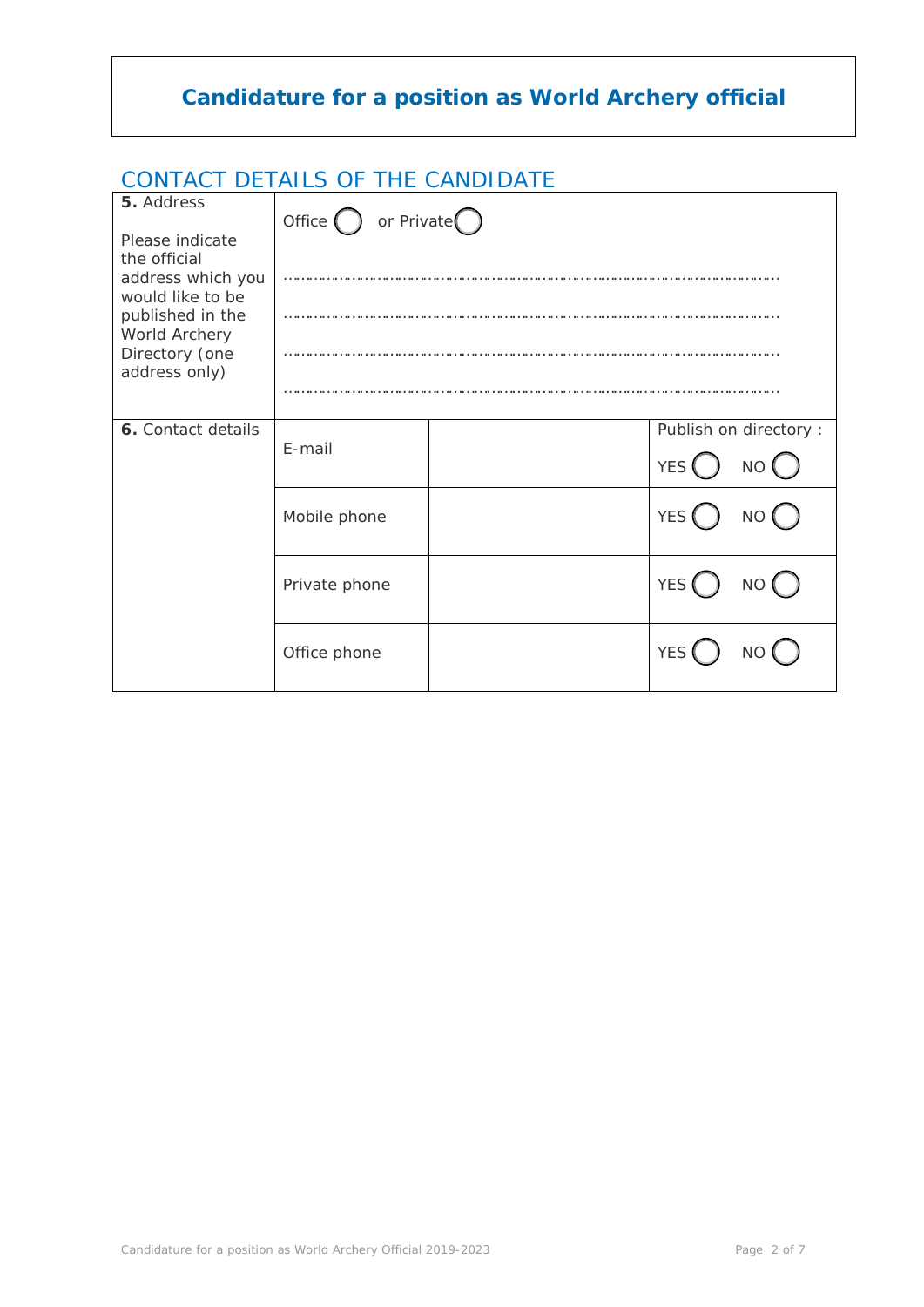|                               | <b>EXPERIENCE AND CURRENT COMMITMENTS OF THE CANDIDATE</b> |  |
|-------------------------------|------------------------------------------------------------|--|
| 7. Professional<br>activities |                                                            |  |
|                               |                                                            |  |
|                               |                                                            |  |
|                               |                                                            |  |
|                               |                                                            |  |
|                               |                                                            |  |
|                               |                                                            |  |
|                               |                                                            |  |
|                               |                                                            |  |
|                               |                                                            |  |
| 8. Function in<br>member      |                                                            |  |
| association                   |                                                            |  |
|                               |                                                            |  |
|                               |                                                            |  |
|                               |                                                            |  |
|                               |                                                            |  |
|                               |                                                            |  |
|                               |                                                            |  |
|                               |                                                            |  |
| 9. Function in                |                                                            |  |
| other sports                  |                                                            |  |
| organisation(s)               |                                                            |  |
|                               |                                                            |  |
|                               |                                                            |  |
|                               |                                                            |  |
|                               |                                                            |  |
|                               |                                                            |  |
|                               |                                                            |  |
|                               |                                                            |  |
|                               |                                                            |  |
|                               |                                                            |  |
|                               |                                                            |  |

#### EXPERIENCE AND CURRENT COMMITMENTS OF THE CANDIDATE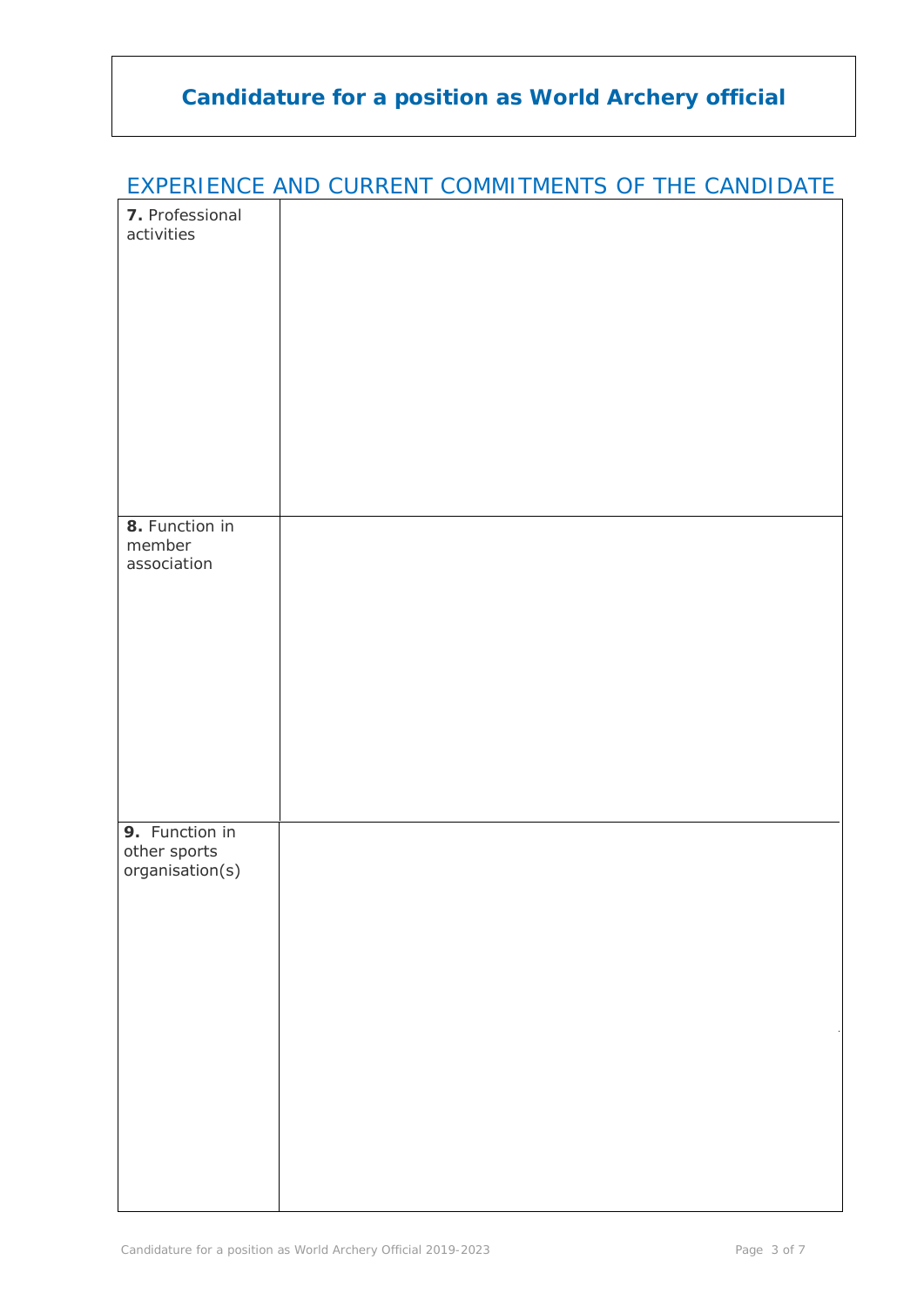| <b>Candidature for a position as World Archery official</b>               |                                                             |                  |           |  |
|---------------------------------------------------------------------------|-------------------------------------------------------------|------------------|-----------|--|
| 10. International<br>sports experience<br>or background as<br>an official |                                                             |                  |           |  |
| 11. Experience as<br>an archer                                            | Are you competing or have you<br>been competing in archery? | YES <sup>(</sup> | <b>NO</b> |  |
|                                                                           | For how many years?                                         |                  |           |  |
|                                                                           | Which type of bow?                                          |                  |           |  |
|                                                                           | Which discipline?<br>(Indoor, outdoor, field, 3D, other)    |                  |           |  |

## LANGUAGE SKILLS OF THE CANDIDATE

| 12. Language                                              |                                                                   |  | Spoken | Written                  | $CEFFR*$ |
|-----------------------------------------------------------|-------------------------------------------------------------------|--|--------|--------------------------|----------|
| skills<br>$F = fluent$<br>$A = average$<br>$B =$ beginner | <b>English</b><br>(official working language<br>Of World Archery) |  |        |                          |          |
|                                                           | French                                                            |  |        |                          |          |
|                                                           | Spanish                                                           |  | -      |                          |          |
|                                                           | Russian                                                           |  |        | $\overline{\phantom{0}}$ |          |
|                                                           | Other                                                             |  |        |                          |          |
|                                                           | Other                                                             |  |        | -                        |          |
|                                                           | Other                                                             |  |        |                          |          |

(\*) Concerning language evaluation please refer to the note at the end of this form, to give a more precise evaluation following the "Common European Framework of Reference for Languages" (CEFR)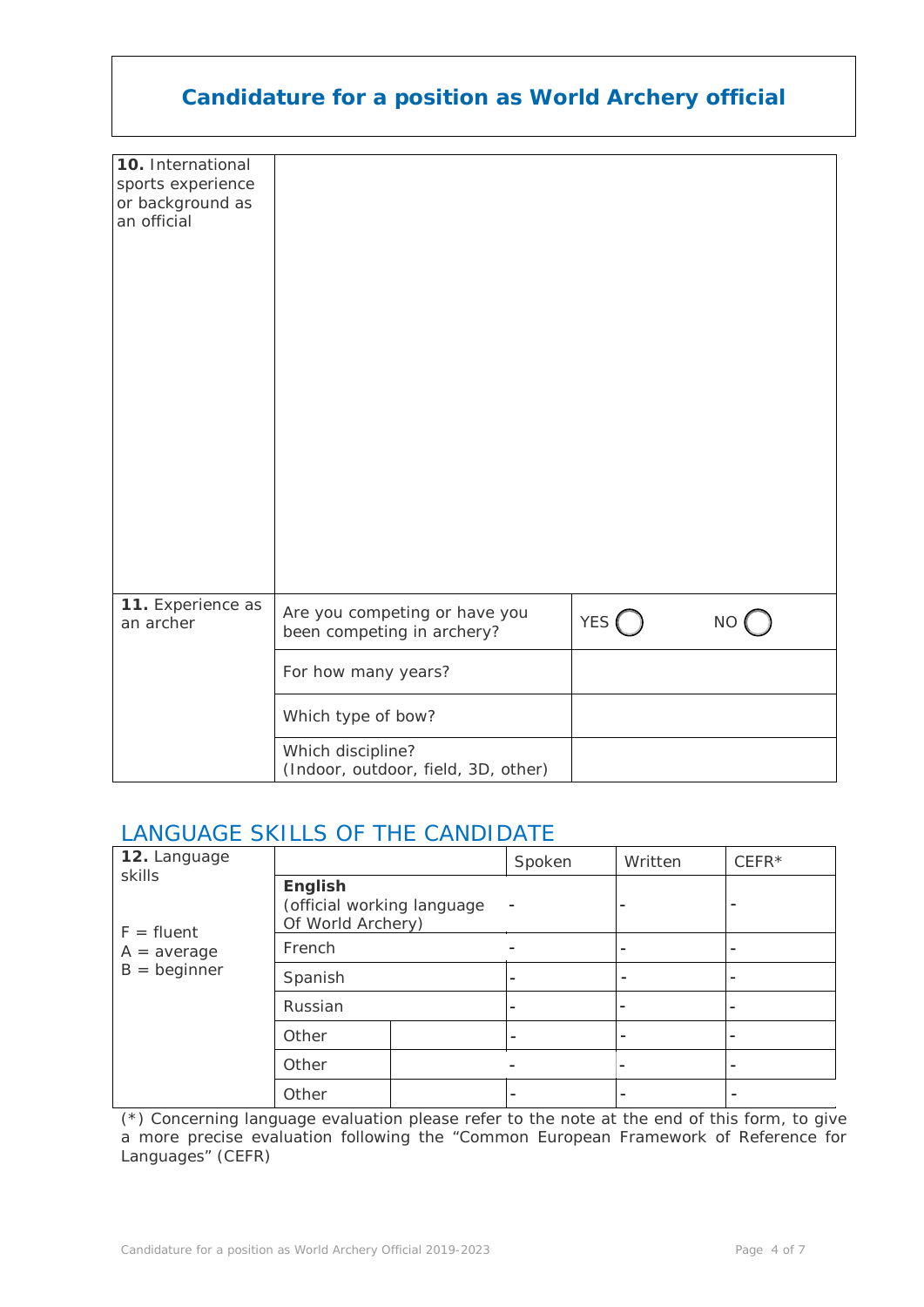| 13. Declare         | Name of the       |                 | Organisation  |                |
|---------------------|-------------------|-----------------|---------------|----------------|
| related interests   | person            | Nature of       | and that      |                |
| of candidate or a   | (could be the     | relation to the | persons       | Explanation if |
| person connected    | candidate itself) | candidate       | role/position | needed         |
| to the candidate.   |                   |                 |               |                |
|                     |                   |                 |               |                |
| Include interests   |                   |                 |               |                |
| occurring within    |                   |                 |               |                |
| the last two years  |                   |                 |               |                |
| or that may arise   |                   |                 |               |                |
| during the term.    |                   |                 |               |                |
|                     |                   |                 |               |                |
| Connected           |                   |                 |               |                |
| persons include     |                   |                 |               |                |
| but are not limited |                   |                 |               |                |
| to spouse, child,   |                   |                 |               |                |
| siblings, parents   |                   |                 |               |                |
| and spouses of      |                   |                 |               |                |
| children or         |                   |                 |               |                |
| siblings.           |                   |                 |               |                |
|                     |                   |                 |               |                |
|                     |                   |                 |               |                |
|                     |                   |                 |               |                |
|                     |                   |                 |               |                |
|                     |                   |                 |               |                |
|                     |                   |                 |               |                |
|                     |                   |                 |               |                |
|                     |                   |                 |               |                |
|                     |                   |                 |               |                |
| 14. If you are      |                   |                 |               |                |
| successful in this  |                   |                 |               |                |
| position, please    |                   |                 |               |                |
| describe the        |                   |                 |               |                |
|                     |                   |                 |               |                |
| ideas, projects     |                   |                 |               |                |
| and activities you  |                   |                 |               |                |
| plan to implement   |                   |                 |               |                |
| for World Archery   |                   |                 |               |                |
|                     |                   |                 |               |                |
|                     |                   |                 |               |                |
|                     |                   |                 |               |                |
|                     |                   |                 |               |                |
|                     |                   |                 |               |                |
|                     |                   |                 |               |                |
|                     |                   |                 |               |                |
|                     |                   |                 |               |                |
|                     |                   |                 |               |                |
|                     |                   |                 |               |                |
|                     |                   |                 |               |                |
|                     |                   |                 |               |                |
|                     |                   |                 |               |                |
|                     |                   |                 |               |                |
|                     |                   |                 |               |                |

#### DECLARE THE POTENTIAL CONFLICT OF INTERESTS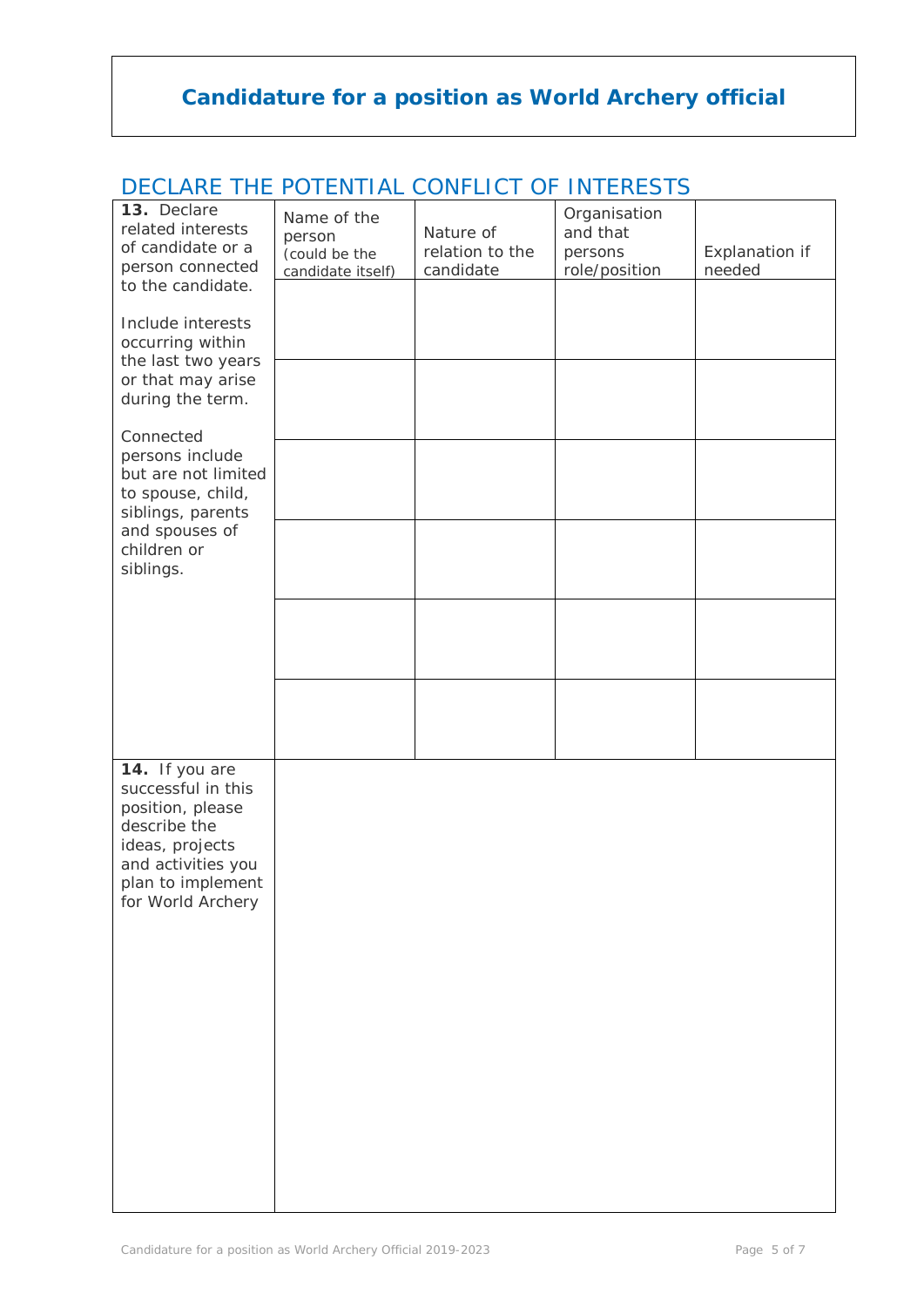| Continue<br>(if necessary) |  |
|----------------------------|--|
|                            |  |
|                            |  |
|                            |  |

#### **15.** Statement by the candidate*:*

I, ……………………………………………………. hereby sign that I am willing to accept the position of  $---$ 

Signature:

if I am elected.

#### **16.** Statement by the candidate's member association

I, ……………………………………………………. hereby sign that the candidate is member of our

member association (………………………………………………………………………….).

Member association stamp: Signature of president or

secretary general:

Date: